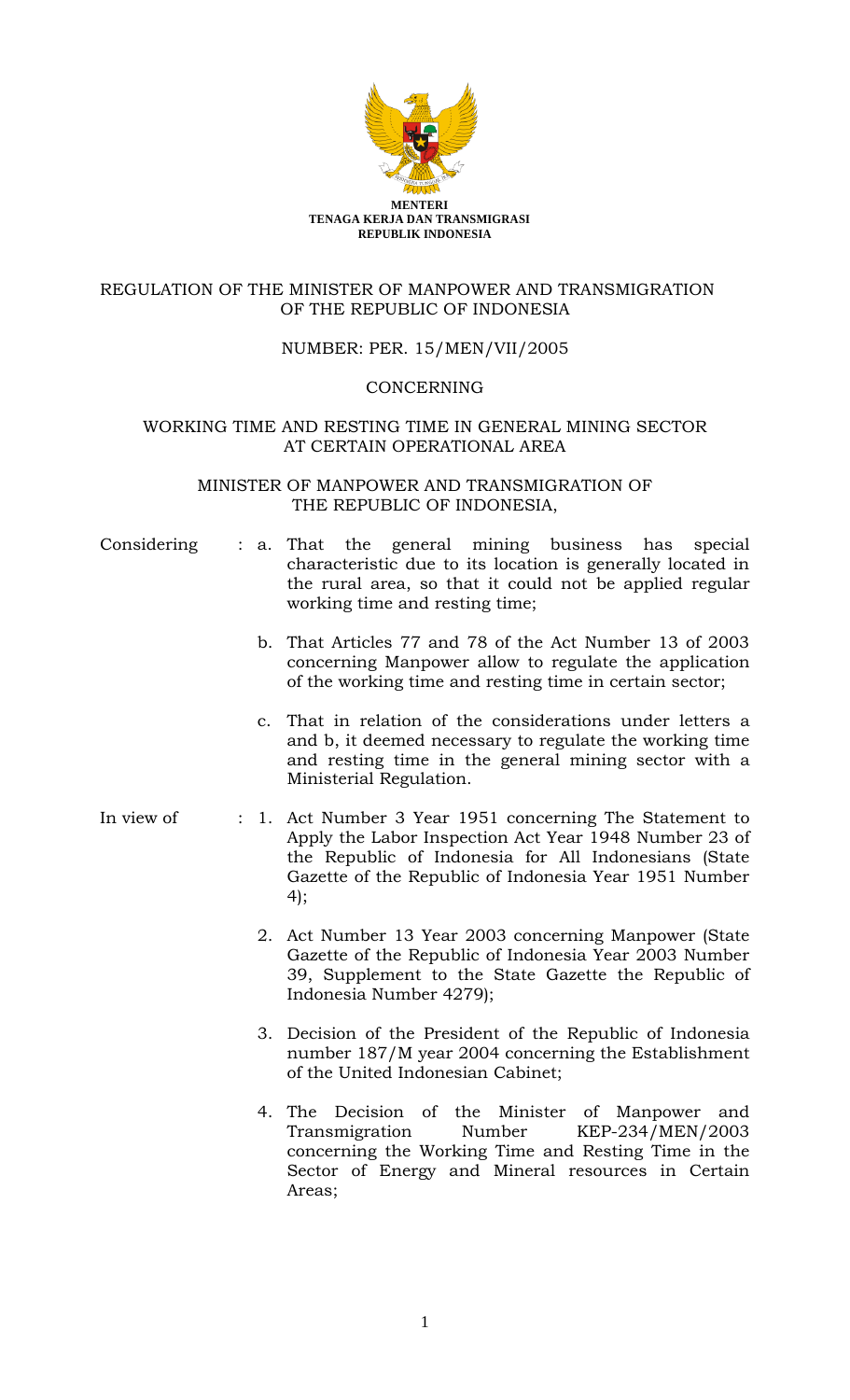- 5. The Decision of the Minister of Manpower and Transmigration of the Republic of Indonesia Number PER.102/MEN/I/2004 concerning Overtime Working Time and Overtime Wage.
- Observing : The result of the meeting of the National Tripartite Cooperation Institution.

#### DECIDING:

To Stipulate : REGULATION OF THE MINISTER OF MANPOWER AND TRANSMIGRATION OF THE REPUBLIC OF INDONESIA CONCERNING WORKING TIME AND RESTING TIME IN GENERAL MINING SECTOR AT CERTAIN OPERATIONAL AREA

## ARTICLE 1

Under this Ministerial Decision, the following definitions shall apply:

- 1. Working time is the time used to do a work in a certain period.
- 2. Operational area is location for exploration, exploitation and/or shipping of mining products.
- 3. Working period is a certain period for the workers to conduct the job in accordance with the determined work schedule by ignoring the calendar days.
- 4. Worker is a person who works for a wage or other form of remuneration.
- 5. A Company is:
	- a. Every form of business, which is either a legal entity or not, which is owned by an individual, a partnership or a legal entity that is either privately owned or state owned, which employs workers by paying them wages or other forms of remuneration;
	- b. Social undertakings and other undertakings with officials in charge and which employ people by paying those wages or other forms of remuneration.
- 6. An Employer is:
	- a. An individual, a partnership or a legal entity that runs a company that he or she or it owns;
	- b. An individual, a partnership or a legal entity that independently runs a company that does not belong to him, her or it;
	- c. An individual, a partnership or a legal entity that is situated in Indonesia representing a company as referred to under point a and point b that has its domicile outside the territory of Indonesia.
- 7. Minister is The Minister of Manpower and Transmigration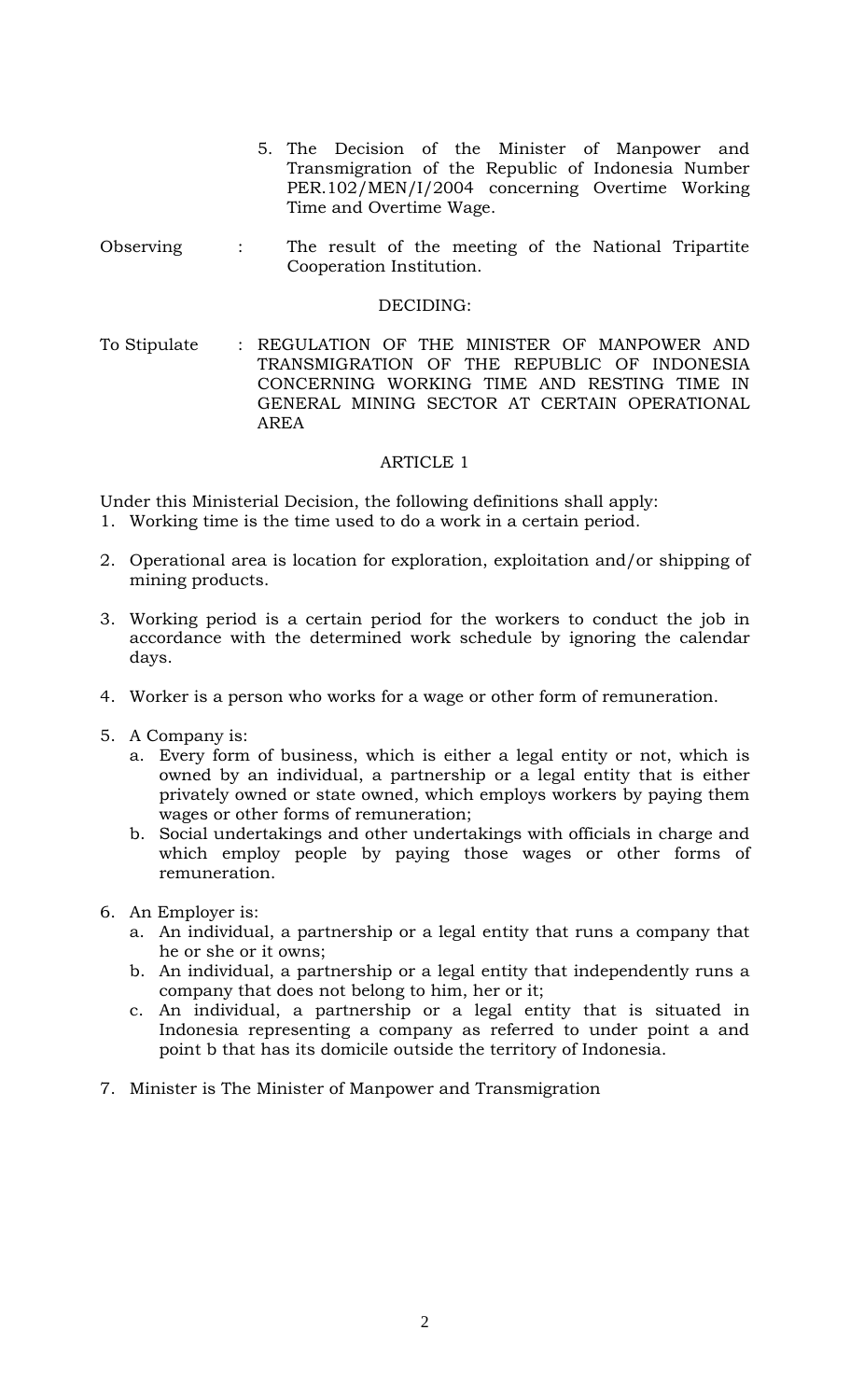# ARTICLE 2

- (1) The company in the general mining sector including the supporting services companies that conduct the activity in the certain operational area could apply:
	- a. Working time and resting time as regulated in the Decision of Minister of Manpower and transmigration Number KEP-234/MEN/2003;
	- b. Working time of maximum 10 (ten) weeks subsequently, with 2 (two) resting weeks subsequently and every 2 (two) weeks in the working time shall be given 1 (one) resting day.
- (2) In case the company determines the working time as meant in paragraph (1) letters b, then the maximum working time is for twelve (12) days per day not including the resting time for one (1) hour.
- (3) The company which is used the working time as meant in paragraph (2), must pay overtime work pay after seven (7) working hours with the following calculation:
	- a. for 9 (nine) hours of working time per day, must be paid a pay for every work day amounted to 3.5 (three and half) x one-hour pay;
	- b. for 10 (ten) hours of working time per day, must be paid a pay for every work day amounted to 5.5 (five and half) x one-hour pay;
	- c. for 11 (eleven) hours of working time per day, must be paid a pay for every work day amounted to 7.5 (seven and half) x one-hour pay;
	- d. for 12 (twelve) hours of working time per day, must be paid a pay for every work day amounted to 9.5 (nine and half) x one-hour pay.

#### ARTICLE 3

The implementation of the working time and resting time shall be further regulated in the Working Agreement, Company Regulations, or Collective Labour Agreement in accordance with the company's need.

## ARTICLE 4

- (1) The employer could replace and/or change the working period by selecting and determining the working time as meant in Article 3.
- (2) The replacement and/or change of the working period as meant in paragraph (1) must be notified in writing by the employer to the workers at least 30 (thirty) days before the date of the applicable change takes effect.
- (3) The replacement and/or change of the working period as meant in paragraph (1) shall be notified in writing to the competent authority in the field of the manpower in the Regency/City with copy to the competent authority in the field of the manpower in the Province.

#### ARTICLE 5

The time used for the travelling of the worker from his/her domicile acknowledged by the employer to the work location shall be included as the working time if the travel requires more than 24 (twenty-four) hours or more.